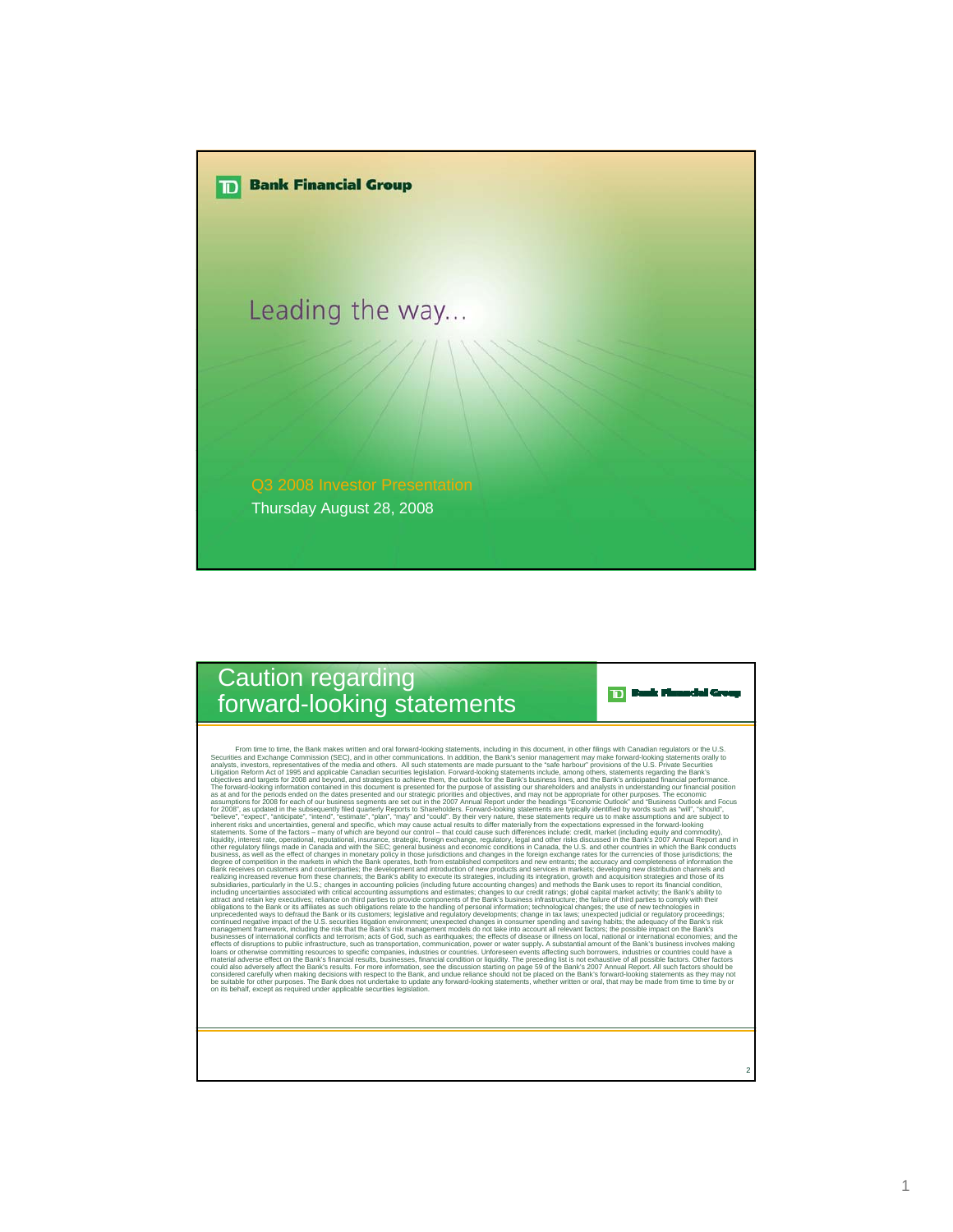

|                                                                       | Q3 2008 Highlights                  |             |                      |                      |           |            |  |  |
|-----------------------------------------------------------------------|-------------------------------------|-------------|----------------------|----------------------|-----------|------------|--|--|
| Net income \$MM (based on segment results, adjusted where applicable) |                                     |             |                      |                      |           |            |  |  |
|                                                                       |                                     | Q3/07       | Q2/08                | Q3/08                | QoQ       | <u>YoY</u> |  |  |
|                                                                       | <b>Canadian Retail</b> <sup>1</sup> | 723         | $\mathbb{S}$<br>697  | 771<br>$\mathcal{S}$ | 11%       | 7%         |  |  |
|                                                                       | U.S. Retail <sup>2</sup>            | 168         | 197                  | 347                  | 76%       | 107%       |  |  |
|                                                                       | <b>Total Retail</b>                 | 891         | 894                  | 1,118                | 25%       | 25%        |  |  |
|                                                                       | <b>Wholesale</b>                    | 253         | 93                   | 37                   | $-60%$    | $-85%$     |  |  |
|                                                                       | <b>Corporate</b>                    | 20          | (14)                 | (40)                 | <b>NM</b> | <b>NM</b>  |  |  |
|                                                                       | Adjusted net income <sup>3</sup>    | $$1,164$ \$ | 973                  | \$1,115              | 15%       | $-4%$      |  |  |
|                                                                       | <b>Reported EPS (diluted)</b>       | \$1.51      | 1.12<br>$\mathbb{S}$ | 1.21<br>$\mathbb{S}$ | 8%        | $-20%$     |  |  |
|                                                                       | <b>Adjusted EPS (diluted)</b>       | \$1.60      | \$1.32               | \$1.35               | 2%        | $-16%$     |  |  |
|                                                                       | <b>Tier 1 capital (Basel II)</b>    |             | 9.1%                 | 9.5%                 | 40 bps    | <b>NA</b>  |  |  |

Record retail financial performance

1. Explained in footnote 1 on side 7.8.<br>2. Explained in footnote 1 on side 7.8.<br>2. England on footnote 1 on side 18.<br>3. The Bank Strandal response to the Same Strandal accordance with GAAP are referred to as "reported" res

4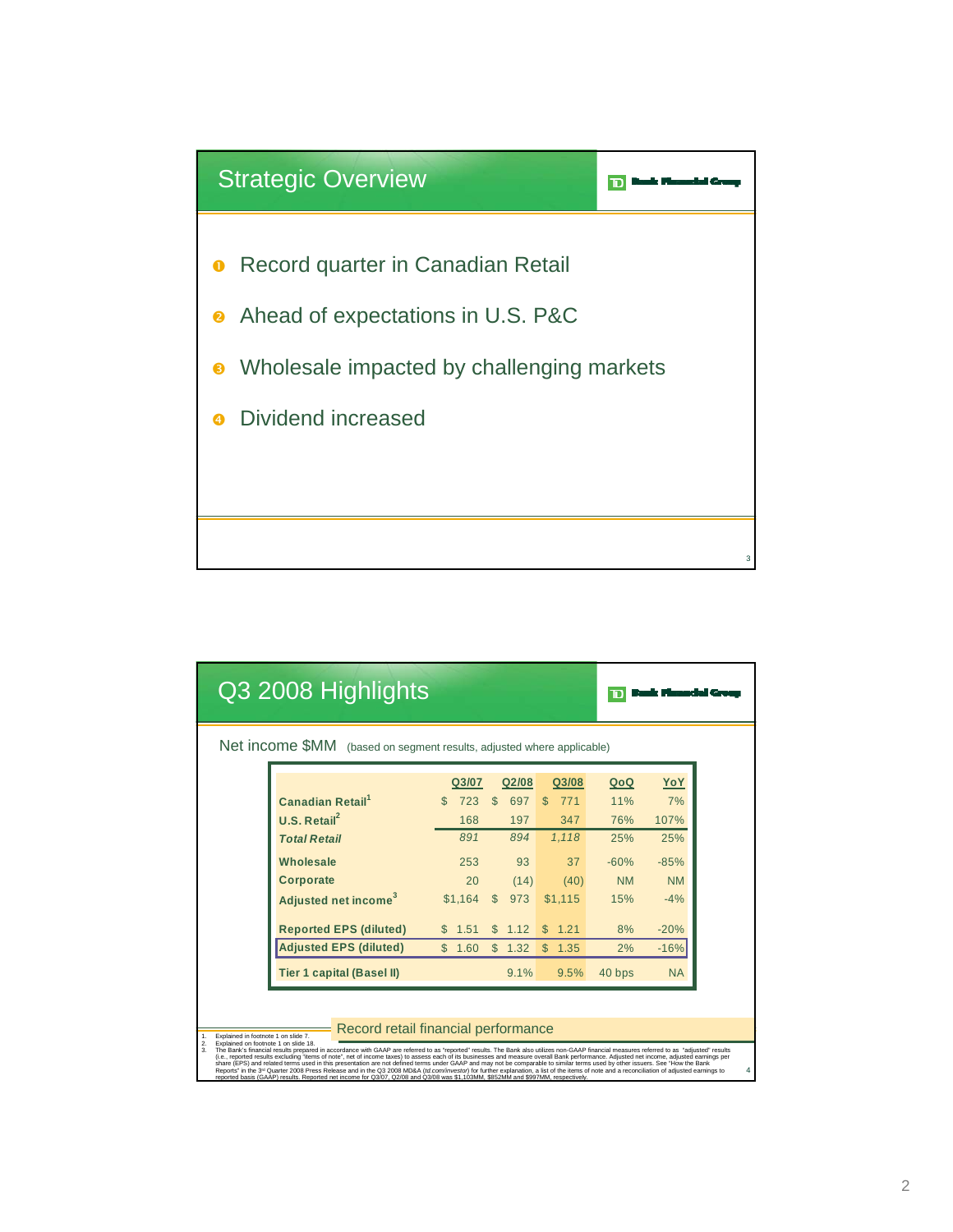|                                                                                        |                         | \$MM                      | <b>EPS</b> |
|----------------------------------------------------------------------------------------|-------------------------|---------------------------|------------|
| <b>Reported net income and EPS (diluted)</b>                                           |                         | \$997                     | \$1.21     |
| Items of note                                                                          | <b>Pre Tax</b><br>(SMM) | <b>After Tax</b><br>(SMM) | <b>EPS</b> |
| <b>Amortization of intangibles</b>                                                     | \$166                   | \$111                     | \$0.13     |
| <b>Change in fair value of Credit Default Swaps</b><br>hedging the corporate loan book | \$(34)                  | \$(22)                    | \$(0.03)   |
| Integration charges relating to the acquisition<br>of Commerce                         | \$23                    | \$15                      | \$0.02     |
| <b>Other tax items</b>                                                                 |                         | \$14                      | \$0.02     |
| <b>Excluding above items of note</b>                                                   |                         |                           |            |
| <b>Adjusted net income and EPS (diluted)</b>                                           |                         | \$1,115                   | \$1.35     |

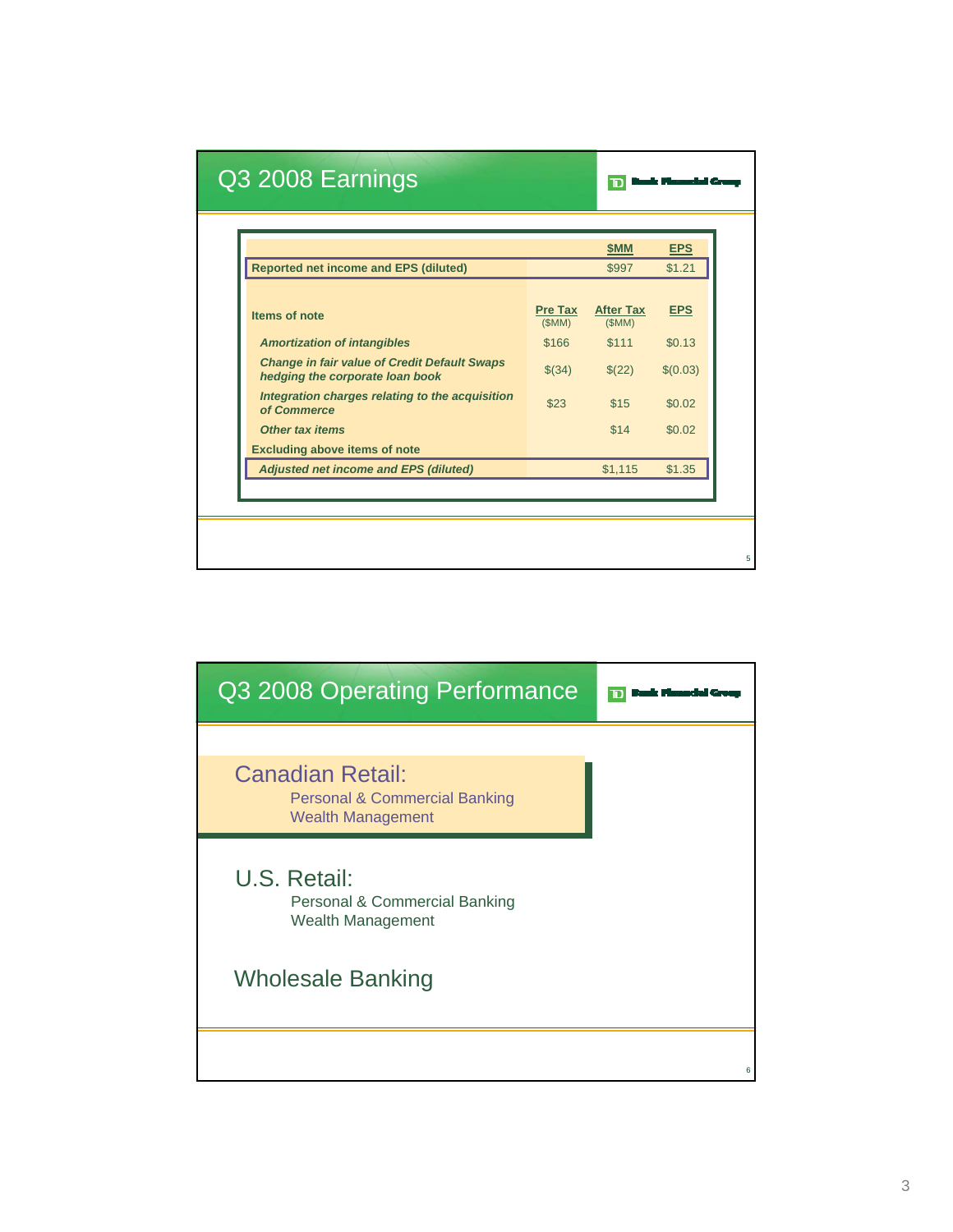| P&L \$MM                |              |       |              |       |               |       |           |            |
|-------------------------|--------------|-------|--------------|-------|---------------|-------|-----------|------------|
|                         |              | Q3/07 |              | Q2/08 |               | Q3/08 | QoQ       | <u>YoY</u> |
| <b>Revenue</b>          | $\mathbb{S}$ | 2,688 | $\mathbb{S}$ | 2,692 | $\mathcal{S}$ | 2,871 | 7%        | 7%         |
| <b>PCL</b>              |              | 151   |              | 191   |               | 194   | 2%        | 28%        |
| <b>Expenses</b>         |              | 1,445 |              | 1,482 |               | 1,550 | 5%        | 7%         |
| <b>Net Income</b>       | $\mathbb{S}$ | 723   | $\mathbb{S}$ | 697   | $\mathbb{S}$  | 771   | 11%       | 7%         |
| <b>Efficiency ratio</b> |              | 53.8% |              | 55.1% |               | 54.0% | $-110bps$ | 20bps      |
|                         |              |       |              |       |               |       |           |            |
|                         |              |       |              |       |               |       |           |            |
|                         |              |       |              |       |               |       |           |            |

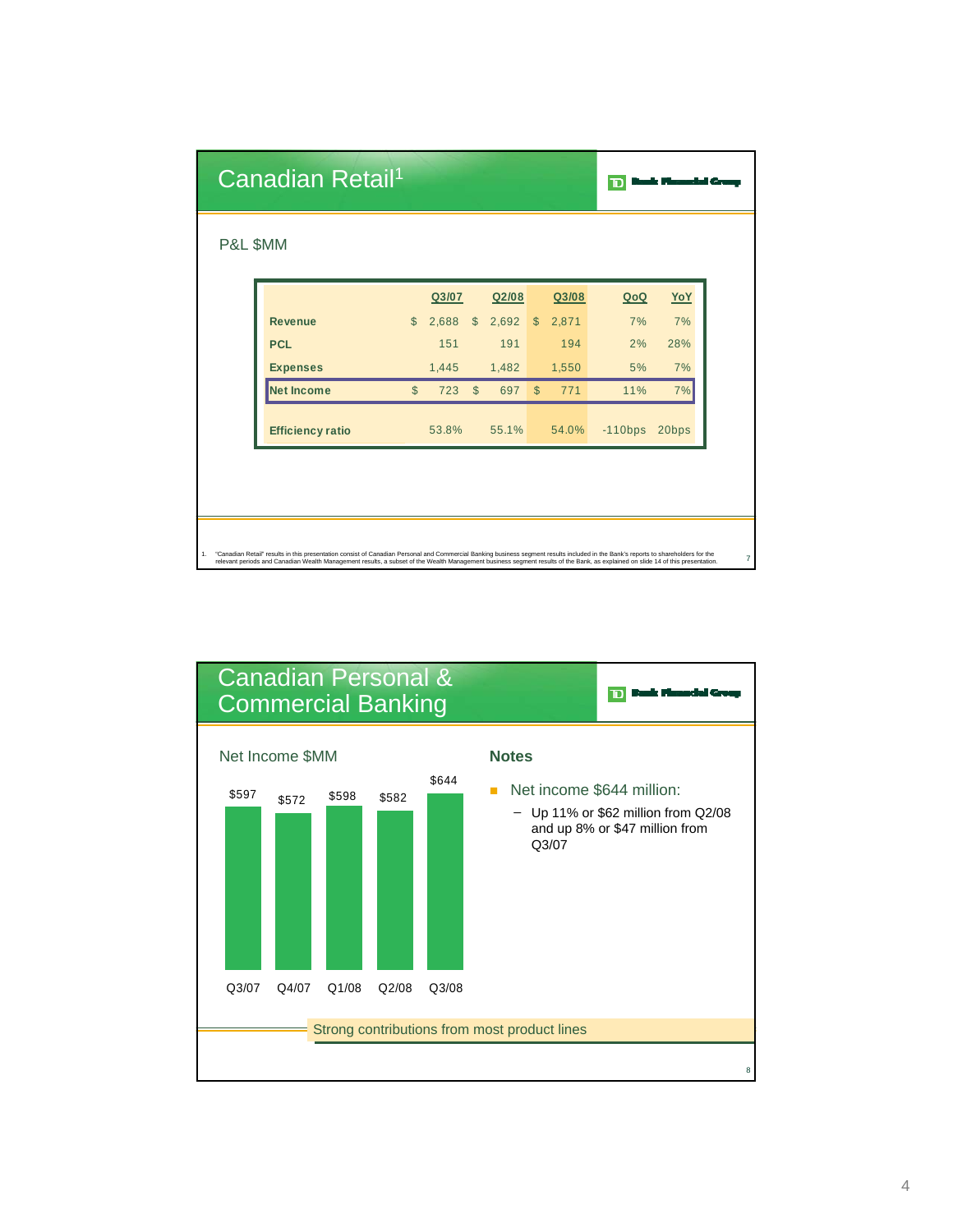

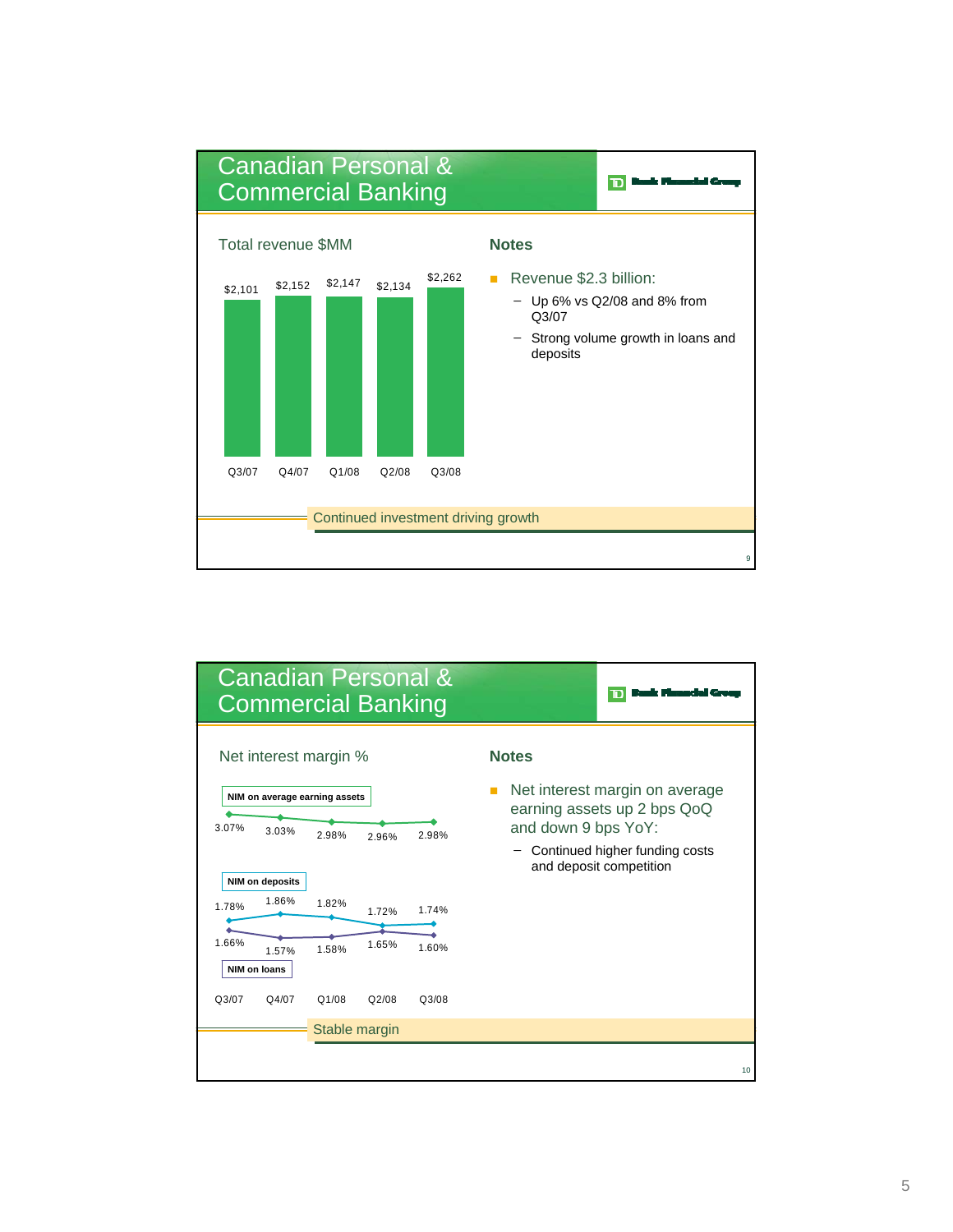

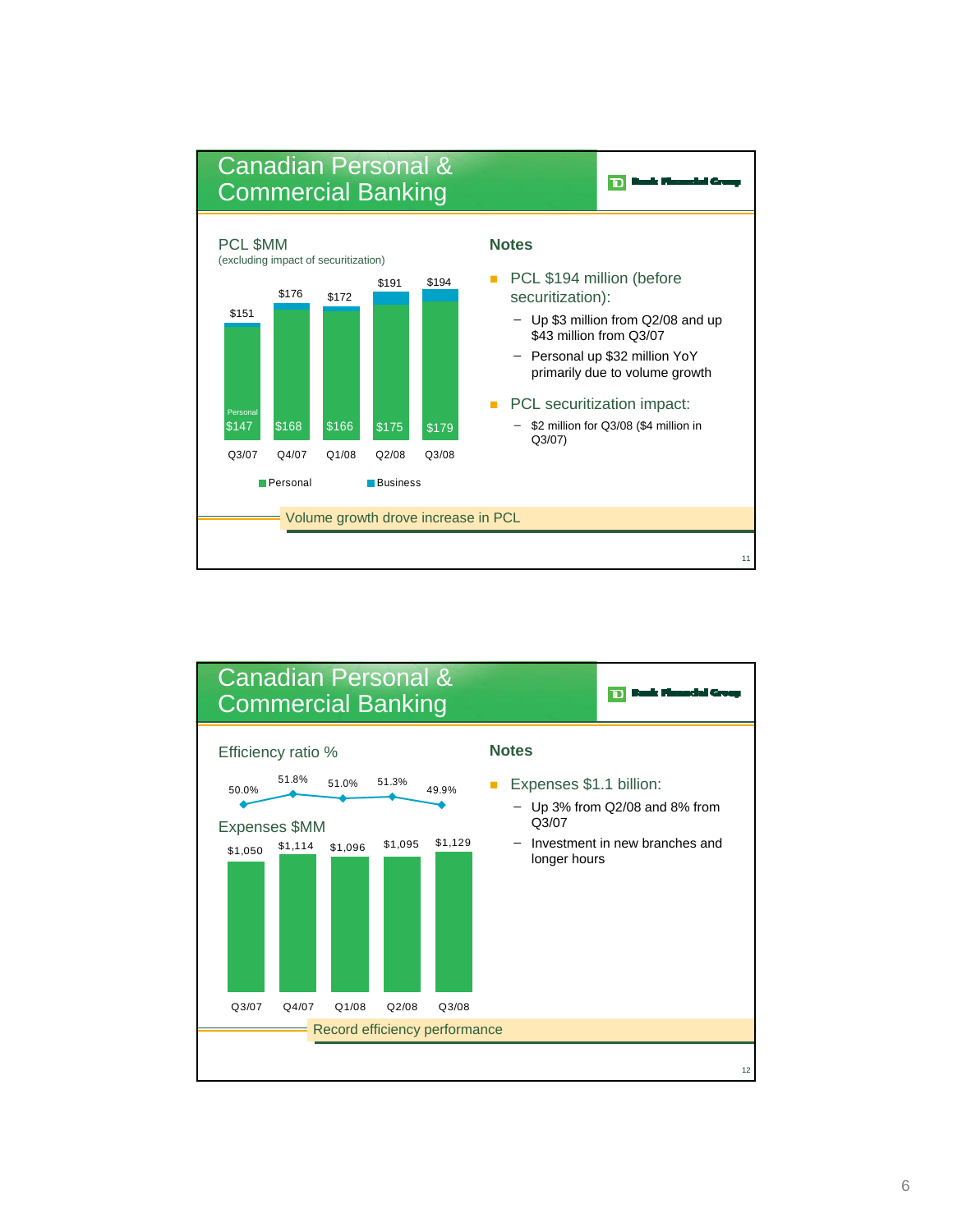| Canadian Personal &<br><b>Commercial Banking</b>                                                                                                                                                                               |                                     |               |                                      |                       |  |  |  |  |
|--------------------------------------------------------------------------------------------------------------------------------------------------------------------------------------------------------------------------------|-------------------------------------|---------------|--------------------------------------|-----------------------|--|--|--|--|
| <b>Performance Metrics</b>                                                                                                                                                                                                     |                                     |               |                                      |                       |  |  |  |  |
|                                                                                                                                                                                                                                |                                     | Rank          | <b>Market Share</b><br><b>May/08</b> | YoY Balance<br>Growth |  |  |  |  |
|                                                                                                                                                                                                                                | Personal deposits                   | $\mathbf{1}$  | 21.2%                                | 10%                   |  |  |  |  |
|                                                                                                                                                                                                                                | <b>Personal lending</b>             | $\mathcal{P}$ | 19.9%                                | 11%                   |  |  |  |  |
|                                                                                                                                                                                                                                | Small business loans <sup>1</sup>   | $\mathcal{P}$ | 18.6%                                | 1%                    |  |  |  |  |
|                                                                                                                                                                                                                                | Other business loans <sup>1,2</sup> | $5^{\circ}$   | 9.3%                                 | 9%                    |  |  |  |  |
|                                                                                                                                                                                                                                |                                     |               |                                      |                       |  |  |  |  |
| Strong gains in deposits and business loans share                                                                                                                                                                              |                                     |               |                                      |                       |  |  |  |  |
| Small business loans (<250K) and Other business loans (250K to 5MM) share and 1-year growth to March 2008. Source: CBA Business Lending<br>1.<br>13<br>Other business loans excludes multi-unit residential.<br>$\mathfrak{D}$ |                                     |               |                                      |                       |  |  |  |  |

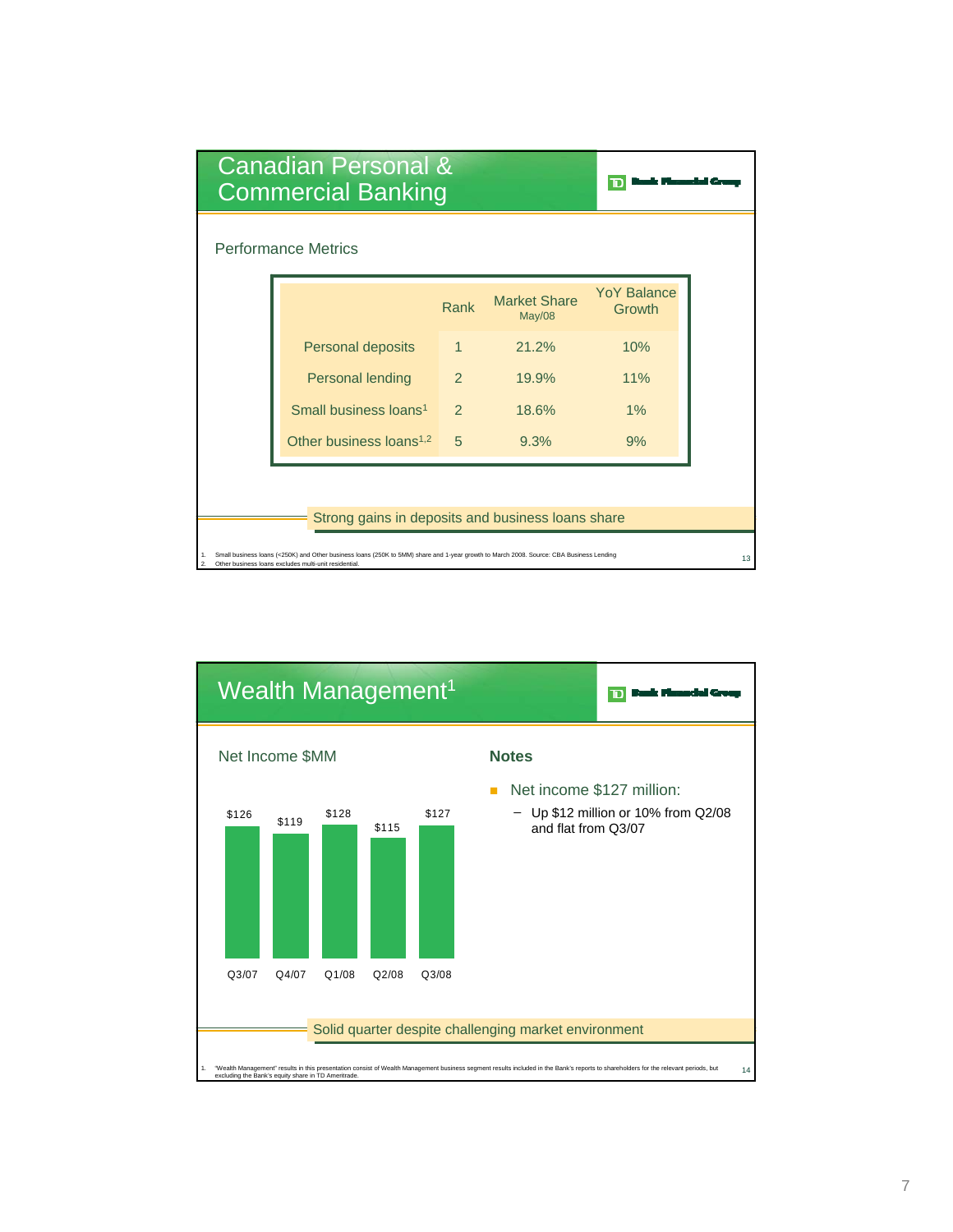

| <b>Wealth Management</b> |                                                             |        |                   |  |  |  |  |
|--------------------------|-------------------------------------------------------------|--------|-------------------|--|--|--|--|
|                          | <b>Performance Metrics</b>                                  |        |                   |  |  |  |  |
|                          |                                                             | Q3/08  | <b>Growth YoY</b> |  |  |  |  |
|                          | <b>Assets Under Administration</b>                          | \$197B | 11%               |  |  |  |  |
|                          | <b>Assets Under Management</b>                              | \$180B | 13%               |  |  |  |  |
|                          | <b>Total Mutual Fund AUM</b>                                | \$57B  | $1\%$             |  |  |  |  |
|                          | Advisors and Planners <sup>1</sup>                          | 1,267  | 12%               |  |  |  |  |
|                          |                                                             |        |                   |  |  |  |  |
|                          |                                                             |        |                   |  |  |  |  |
|                          | Continued momentum                                          |        |                   |  |  |  |  |
|                          | Includes 654 Investment Advisors and 613 Financial Planners |        |                   |  |  |  |  |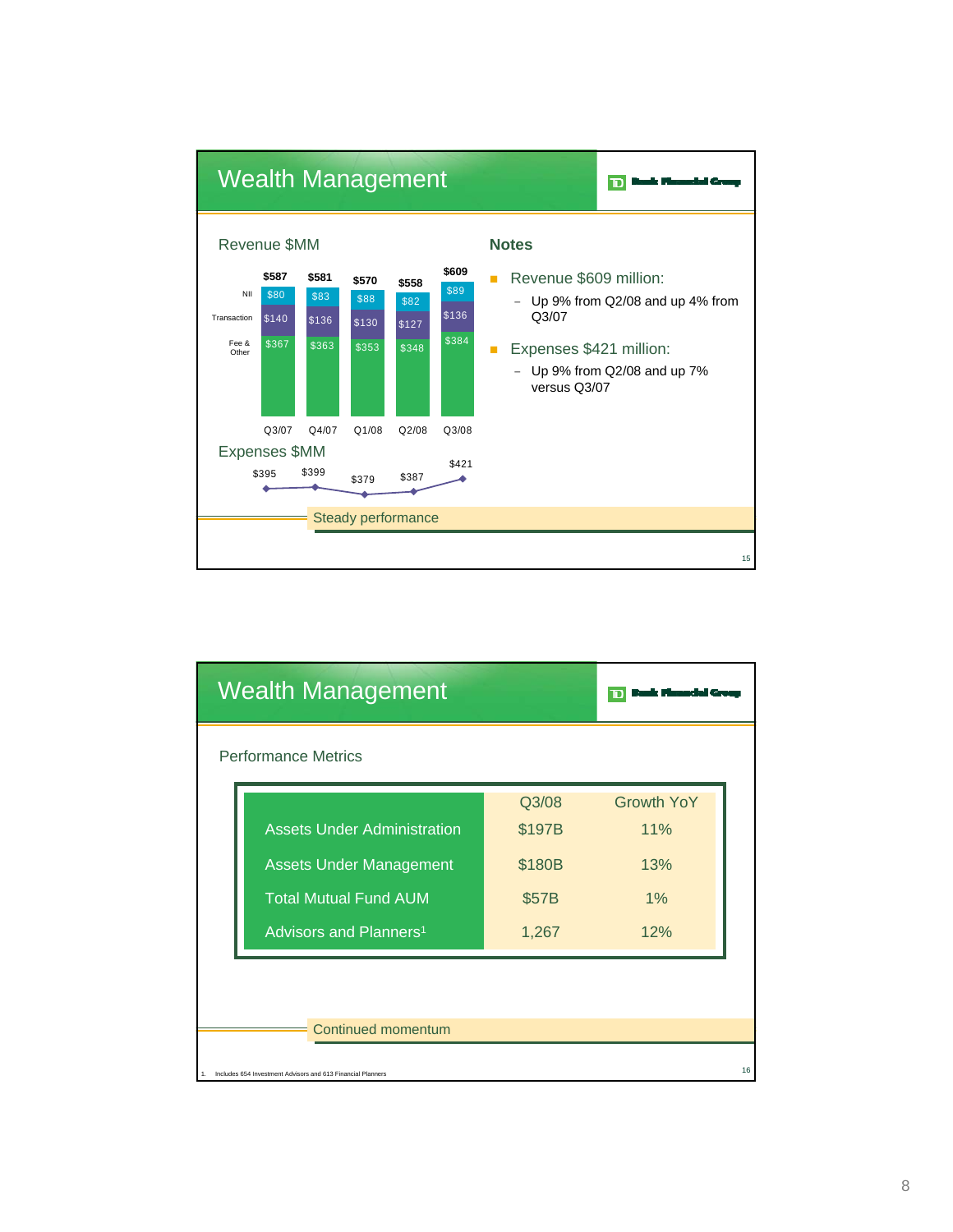![](_page_8_Figure_0.jpeg)

![](_page_8_Figure_1.jpeg)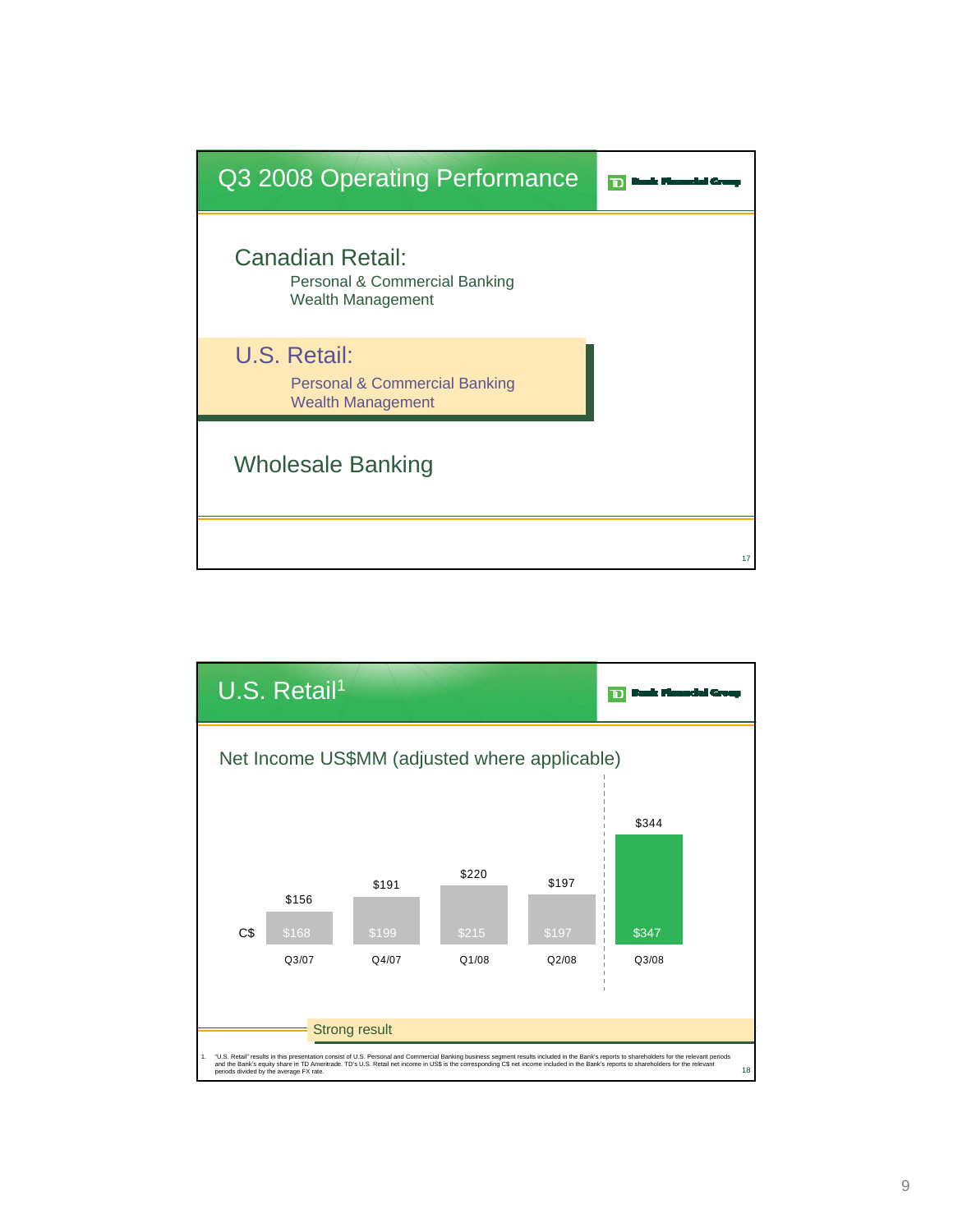![](_page_9_Figure_0.jpeg)

![](_page_9_Figure_1.jpeg)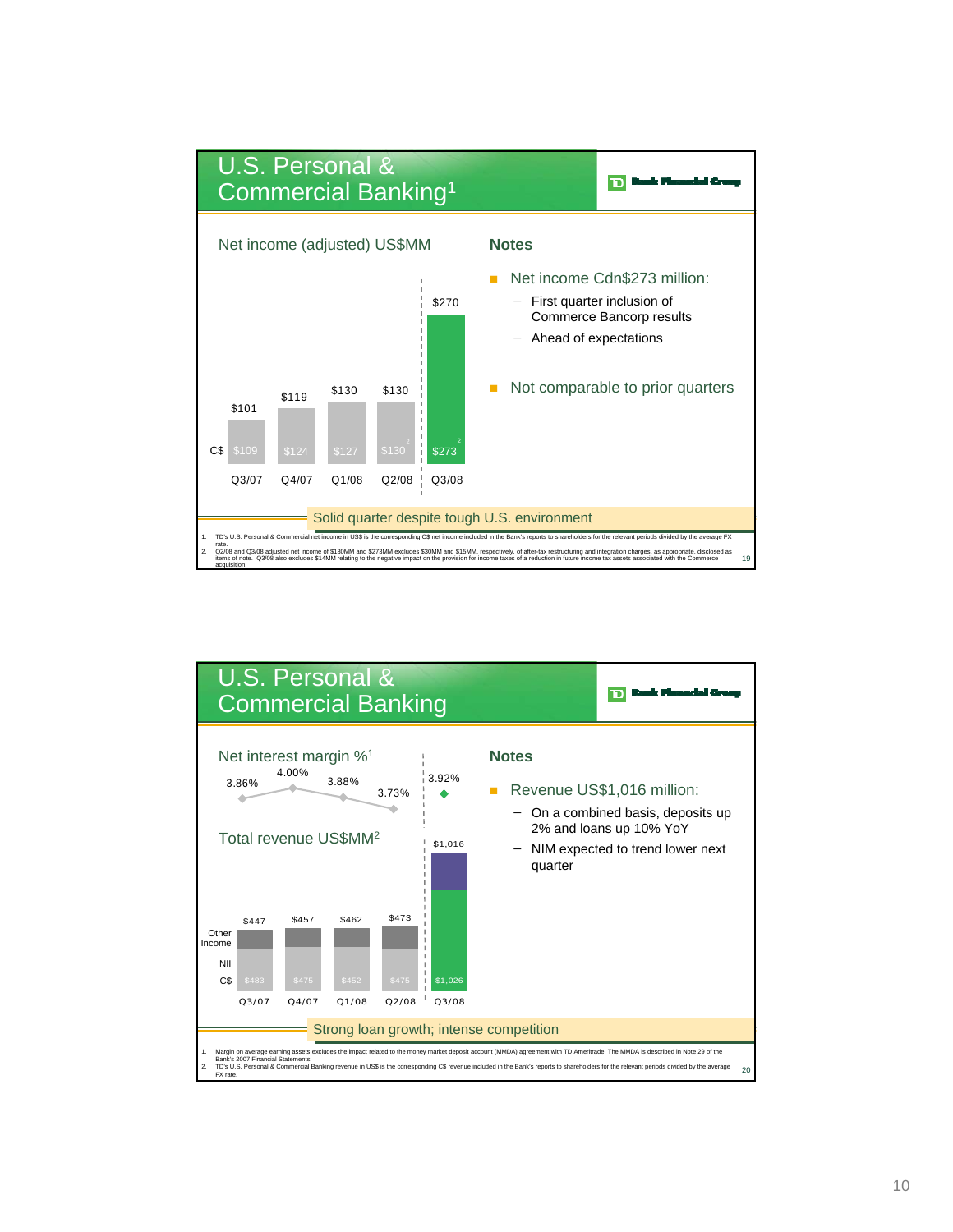![](_page_10_Figure_0.jpeg)

![](_page_10_Figure_1.jpeg)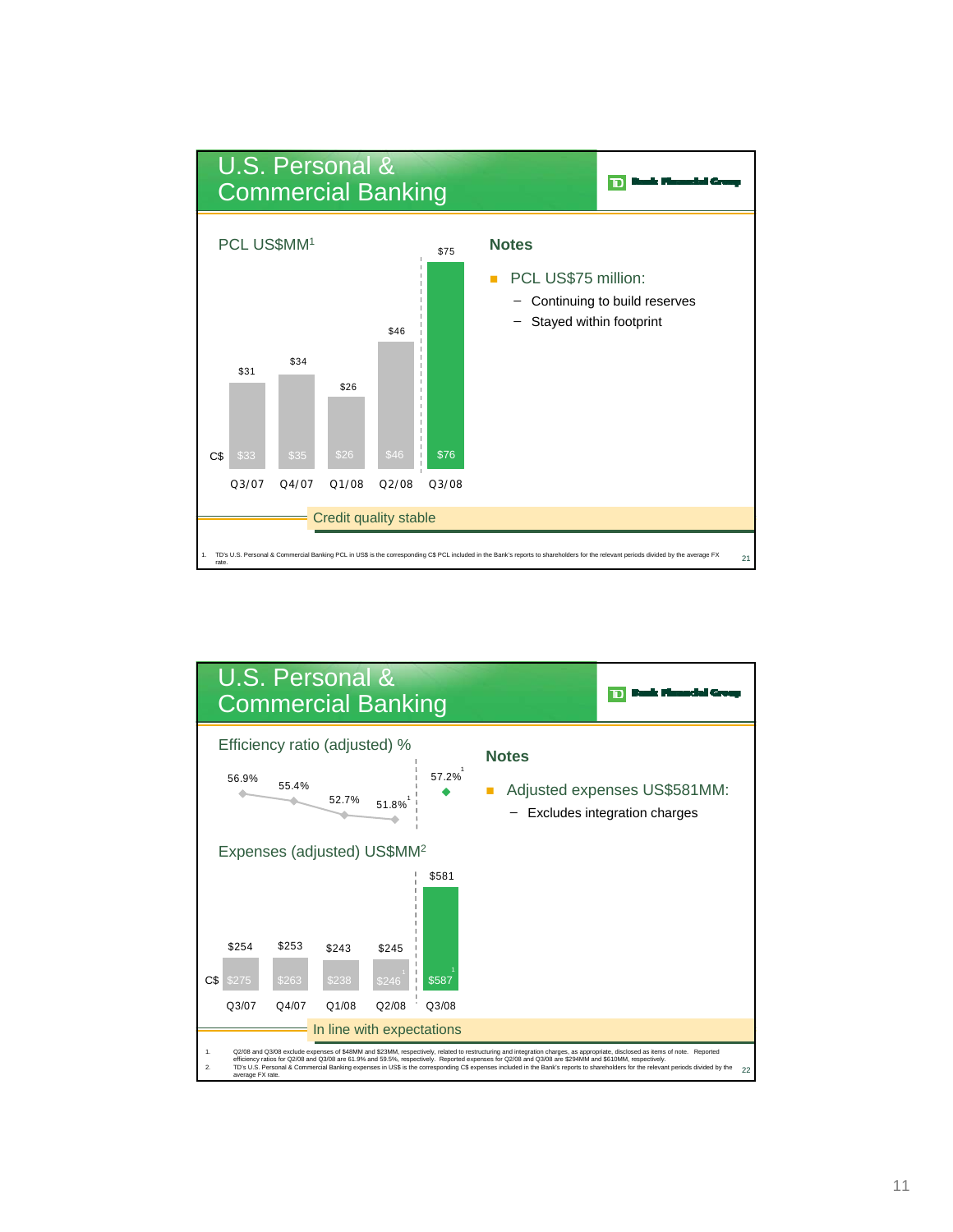![](_page_11_Figure_0.jpeg)

![](_page_11_Figure_1.jpeg)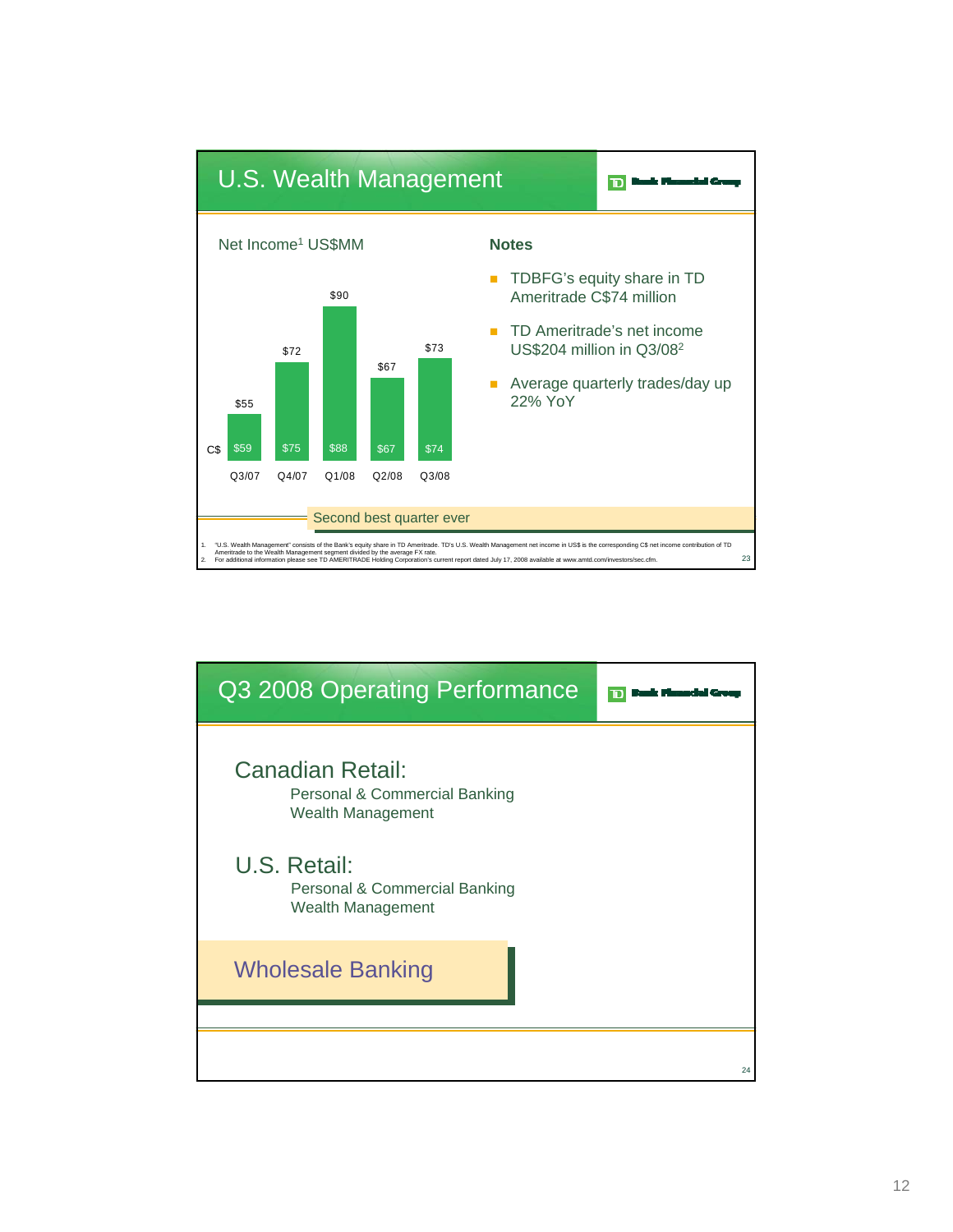![](_page_12_Figure_0.jpeg)

![](_page_12_Figure_1.jpeg)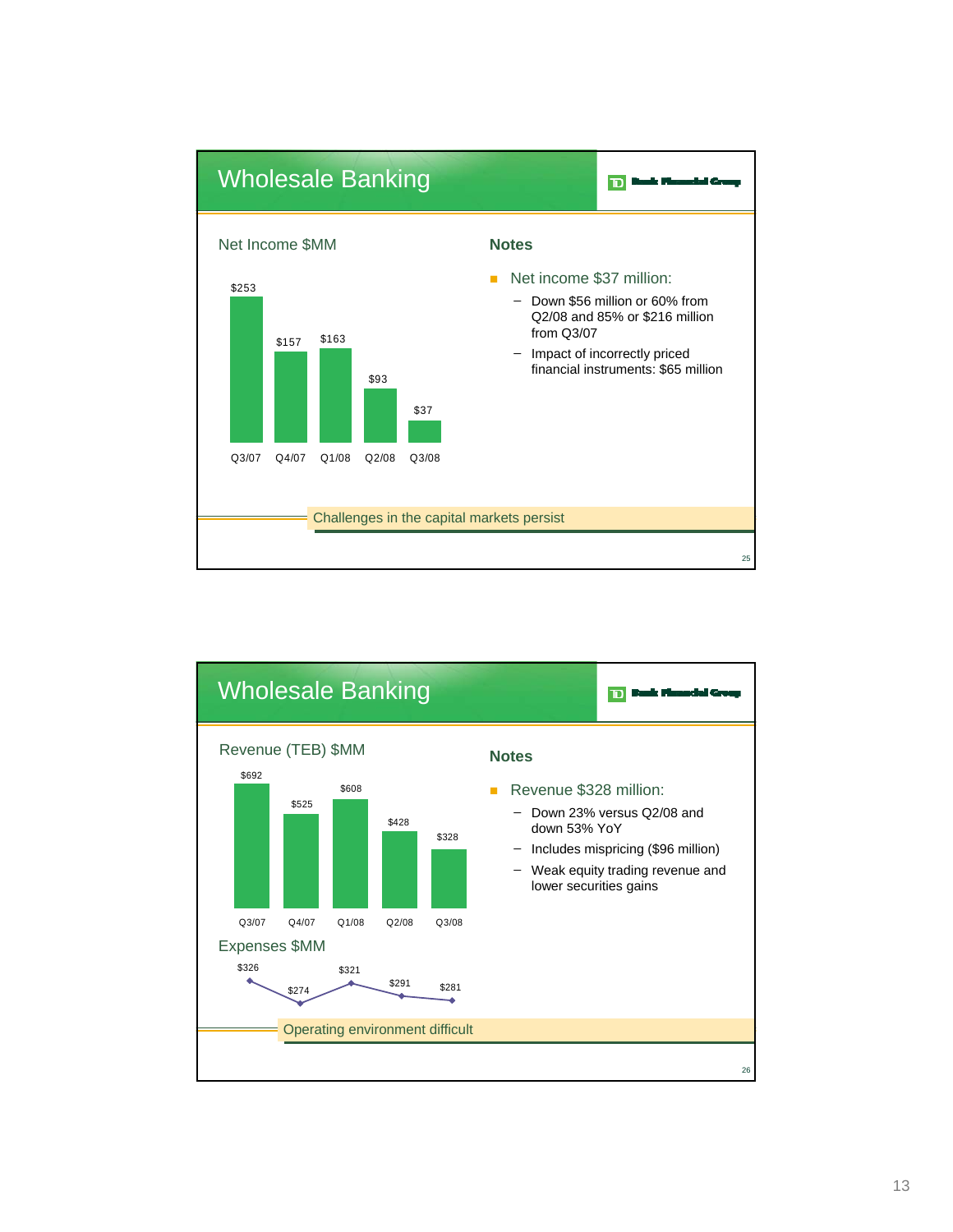![](_page_13_Figure_0.jpeg)

| Integration Update – Q3 2008                                                                                                                                                                                                                                                                                                                                                                                                                   |                                                                          |
|------------------------------------------------------------------------------------------------------------------------------------------------------------------------------------------------------------------------------------------------------------------------------------------------------------------------------------------------------------------------------------------------------------------------------------------------|--------------------------------------------------------------------------|
| Leadership team announced<br>Major systems and technology decisions made<br>State/ national charters merged into one national charter<br>Branding name resolution<br>Re-brand Commerce stores beginning November '08<br>and TD Banknorth stores in the second half of '09<br>Together as one bank from a systems and people<br>perspective<br>Achieve \$310 million in cost synergies<br>Systems conversion planned for the second half of '09 | <b>On track</b><br><b>On track</b><br><b>On track</b><br><b>On track</b> |
|                                                                                                                                                                                                                                                                                                                                                                                                                                                | 28                                                                       |